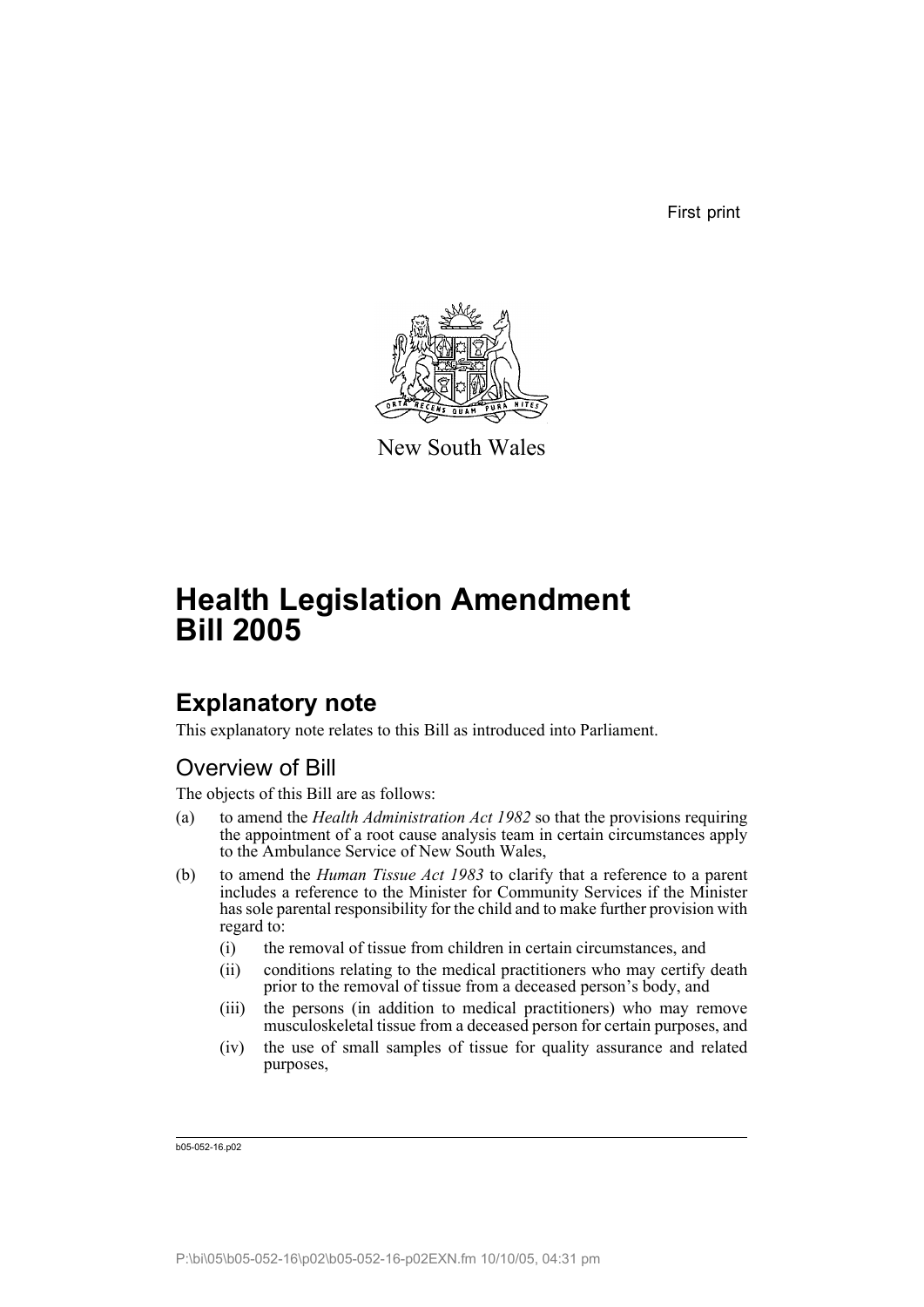Explanatory note

- (c) to amend the *Podiatrists Act 2003* to allow regulations to be made in relation to infection control standards to be followed by podiatrists,
- (d) to amend the *Poisons and Therapeutic Goods Act 1966* and the *Poisons and Therapeutic Goods Regulation 2002* to limit the types of drugs of addiction that may be prescribed for continuous therapeutic use only with the authority of the Director-General of the Department of Health,
- (e) to amend the *Poisons and Therapeutic Goods Act 1966* to allow the Director-General of the Department of Health a discretion in respect of whether certain information (in relation to the maximum quantity of a drug and the time period during which it may be prescribed or supplied) is contained in an authority to prescribe or supply drugs,
- (f) to amend the *Public Health Act 1991* to provide that a registered nurse may carry out surgical debridement of hypertrophic tissue of the foot using a sharp instrument in certain circumstances.

## Outline of provisions

**Clause 1** sets out the name (also called the short title) of the proposed Act.

**Clause 2** provides for the commencement of the proposed Act on a day or days to be appointed by proclamation with a specified exception.

**Clause 3** is a formal provision that gives effect to the amendments to the Acts and regulation set out in Schedules 1–6.

## **Schedule 1 Amendment of Health Administration Act 1982 No 135**

**Schedule 1** amends the *Health Administration Act 1982*, so that the provisions of that Act requiring the appointment of a root cause analysis team in certain circumstances apply to the Ambulance Service of New South Wales.

### **Schedule 2 Amendment of Human Tissue Act 1983 No 164**

**Schedule 2 [1]** amends the *Human Tissue Act 1983* to clarify that a reference to a parent includes a reference to the Minister administering the *Children and Young Persons (Care and Protection) Act 1998* if the Minister has sole parental responsibility (unless otherwise indicated). **Schedule 2 [2] and [9]** contain consequential amendments.

**Schedule 2 [3]** inserts proposed section 11A into the *Human Tissue Act 1983* to make provision for the removal of regenerative tissue from the body of a child who is not capable of understanding the nature and effect of such removal and the intended effect of its proposed transplantation in certain circumstances where the risk to the child is minimal and the sibling of the child is likely to die or suffer serious and

Explanatory note page 2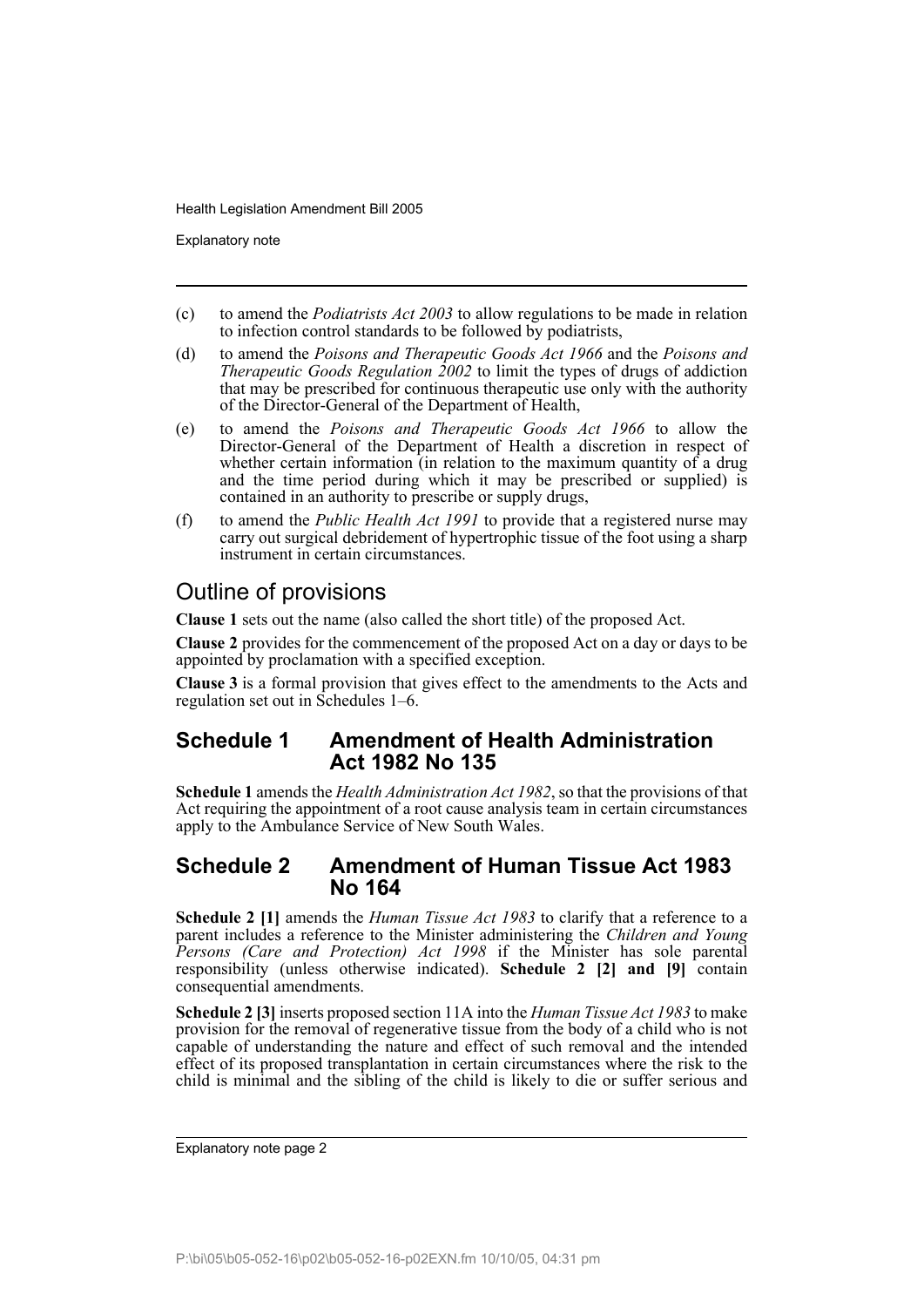Explanatory note

irreversible damage to his or her health unless the tissue is used in his or her treatment. **Schedule 2 [2], [4] and [6]–[8]** contain consequential amendments.

**Schedule 2 [5] and [12]** make statute law revision amendments.

**Schedule 2 [10]** amends the *Human Tissue Act 1983* to provide that the medical practitioners who may certify death prior to the removal of tissue from a deceased person's body must not be involved in the removal of tissue from the deceased person's body for the purposes of its transplantation or be responsible for the primary care of the intended recipient of the tissue.

**Schedule 2 [11]** amends the *Human Tissue Act 1983* to allow authorised persons, in addition to medical practitioners, to remove musculoskeletal tissue from a deceased person for the purpose of the transplantation of that tissue.

**Schedule 2 [13]** amends the *Human Tissue Act 1983* to provide that the Act does not prevent the use of small samples of tissue, that are lawfully removed, for carrying out analyses or tests that are part of a program to ensure, or improve, the quality of services carried out at a hospital, a forensic institution, a laboratory, an educational or research institution or by a supplier of blood or blood products, or that are necessary for the delivery of services carried out at or by these bodies or for the accreditation under any Act of these bodies.

### **Schedule 3 Amendment of Podiatrists Act 2003 No 69**

**Schedule 3** amends the *Podiatrists Act 2003* to allow regulations to be made in relation to infection control standards to be followed by podiatrists.

### **Schedule 4 Amendment of Poisons and Therapeutic Goods Act 1966 No 31**

**Schedule 4 [1]** substitutes section 28 of the *Poisons and Therapeutic Goods Act 1966* to specify the types of drugs of addiction that may be prescribed for continuous therapeutic use only with the authority of the Director-General of the Department of Health.

**Schedule 4 [2]** amends the *Poisons and Therapeutic Goods Act 1966* to allow the Director-General of the Department of Health a discretion in respect of whether an authority to prescribe or supply drugs specifies the maximum quantity of the drug that may be prescribed or supplied or the period for which any drugs may be prescribed or supplied (it is currently mandatory for these details to be included in any such authorisation).

Explanatory note page 3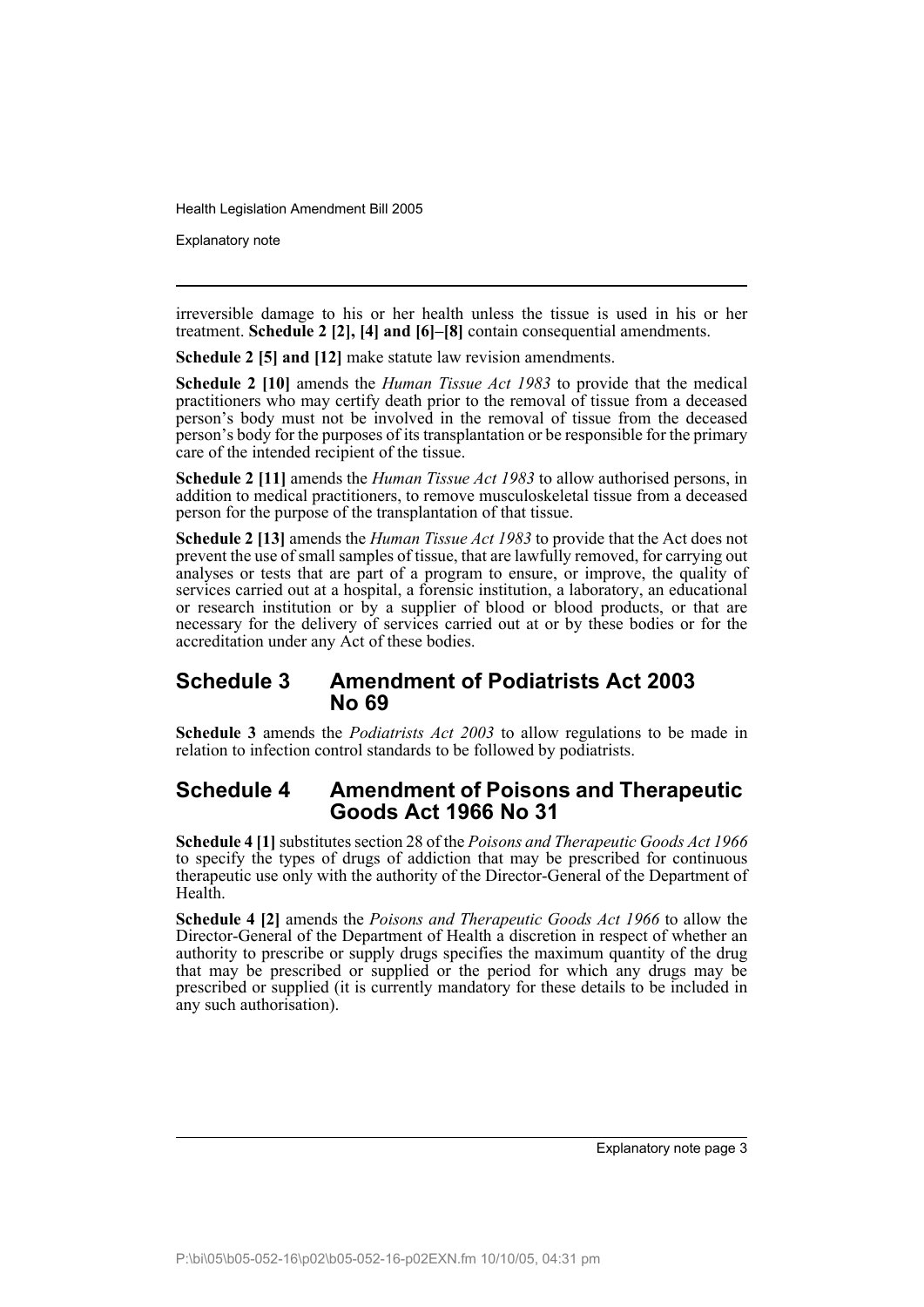Explanatory note

## **Schedule 5 Amendment of Poisons and Therapeutic Goods Regulation 2002**

**Schedule 5** amends the *Poisons and Therapeutic Goods Regulation 2002* to specify the types of drugs of addiction that may be prescribed for continuous therapeutic use only with the authority of the Director-General of the Department of Health.

## **Schedule 6 Amendment of Public Health Act 1991 No 10**

**Schedule 6 [1]** amends the *Public Health Act 1991* to provide that a registered nurse may carry out surgical debridement of hypertrophic tissue of the foot using a sharp instrument if the debridement is carried out to the extent necessary to provide immediate relief from pain or discomfort (the Act does not currently allow this but provides a defence to prosecution in such circumstances). **Schedule 6 [2]** makes a consequential amendment.

Explanatory note page 4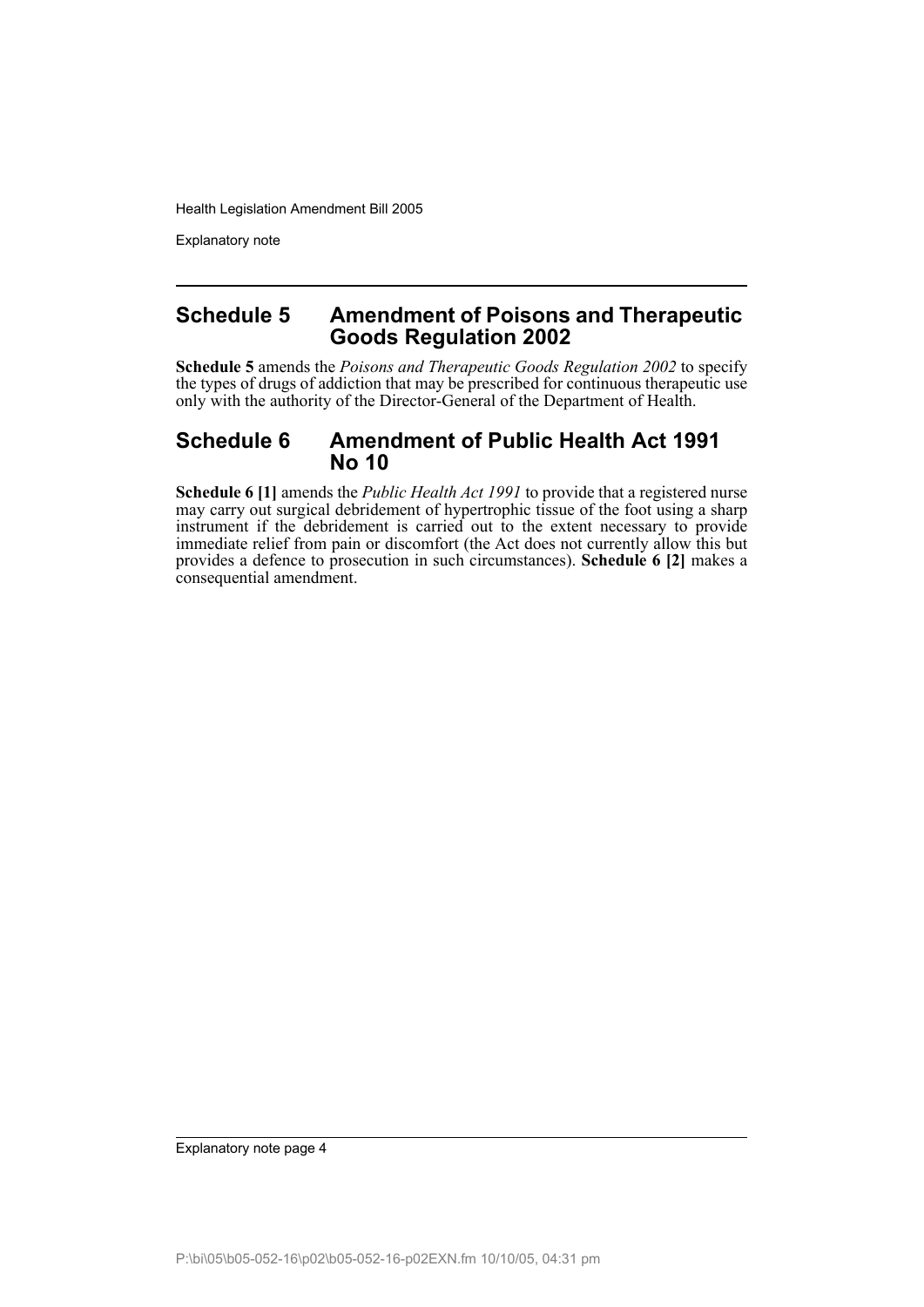First print



New South Wales

# **Health Legislation Amendment Bill 2005**

# **Contents**

|            |                                                               | Page |
|------------|---------------------------------------------------------------|------|
| 1          | Name of Act                                                   | 2    |
| 2          | Commencement                                                  | 2    |
| 3          | Amendment of Acts and regulation                              | 2    |
| Schedule 1 | Amendment of Health Administration Act 1982 No 135            | 3    |
| Schedule 2 | Amendment of Human Tissue Act 1983 No 164                     | 4    |
| Schedule 3 | Amendment of Podiatrists Act 2003 No 69                       | 8    |
| Schedule 4 | Amendment of Poisons and Therapeutic Goods Act 1966<br>No 31  | 9    |
| Schedule 5 | Amendment of Poisons and Therapeutic Goods Regulation<br>2002 | 11   |
| Schedule 6 | Amendment of Public Health Act 1991 No 10                     | 12   |
|            |                                                               |      |

b05-052-16.p02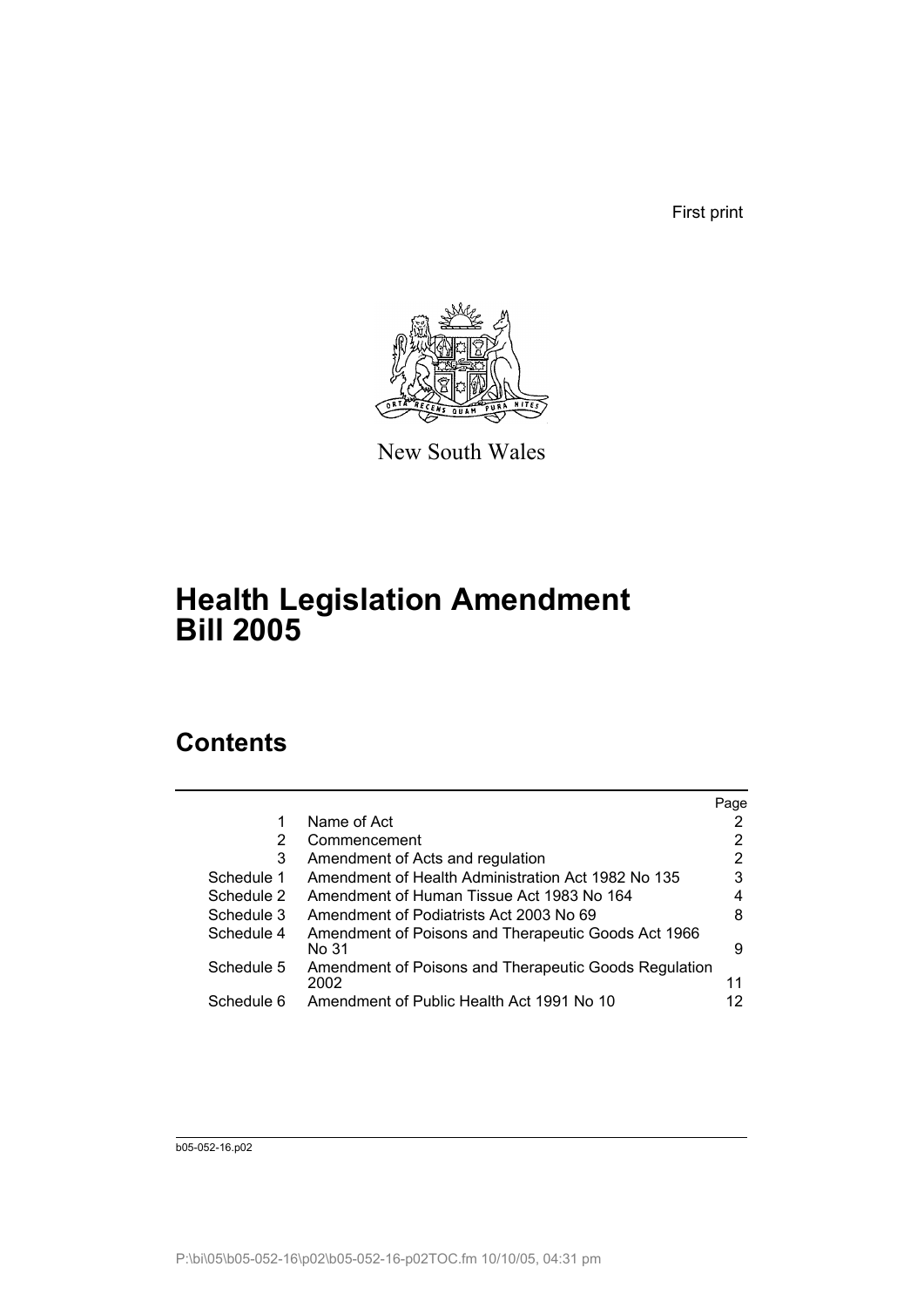Contents

Page

Contents page 2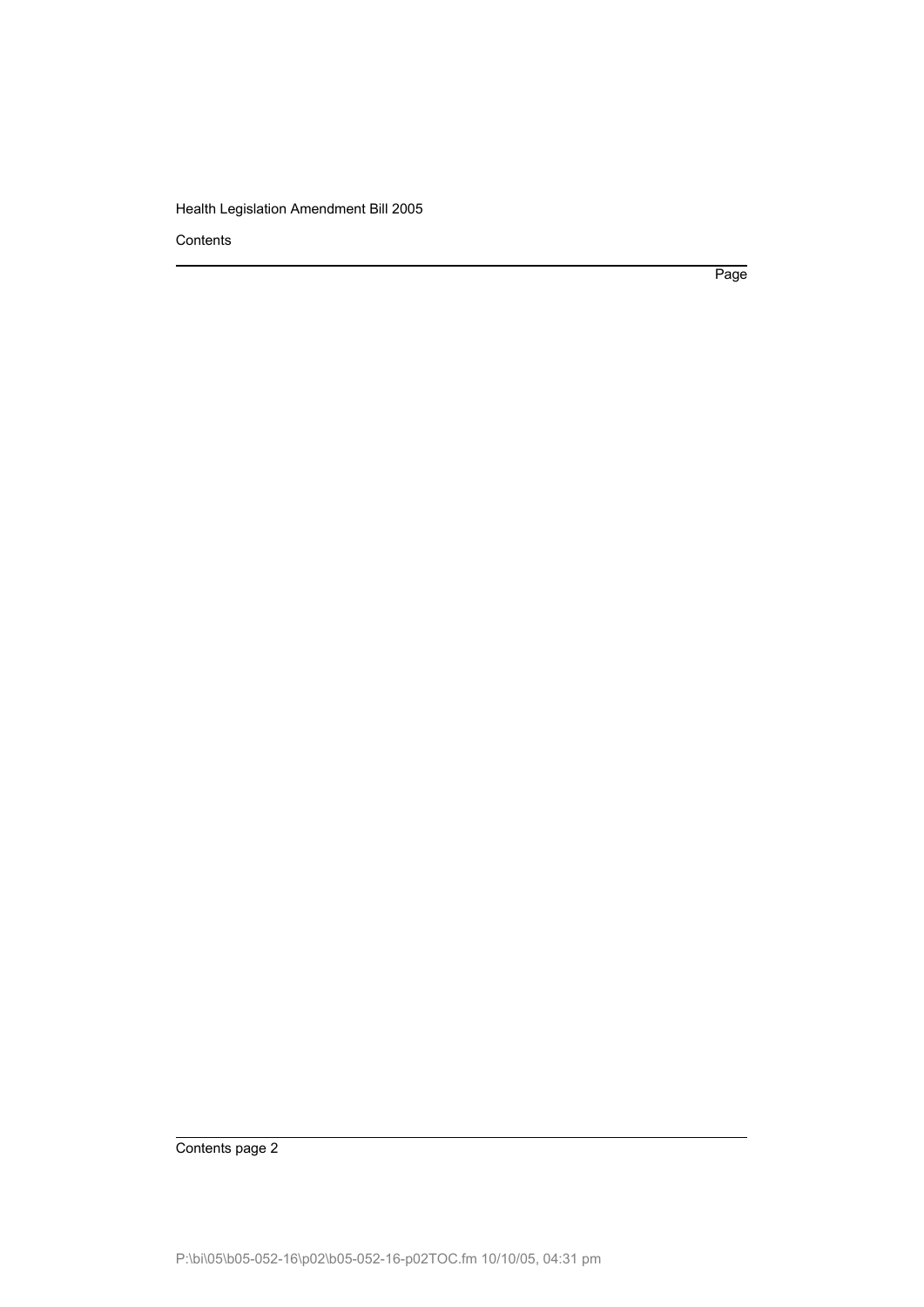

New South Wales

# **Health Legislation Amendment Bill 2005**

No , 2005

## **A Bill for**

An Act to make miscellaneous amendments to various Acts and a regulation that relate to health and associated matters; and for other purposes.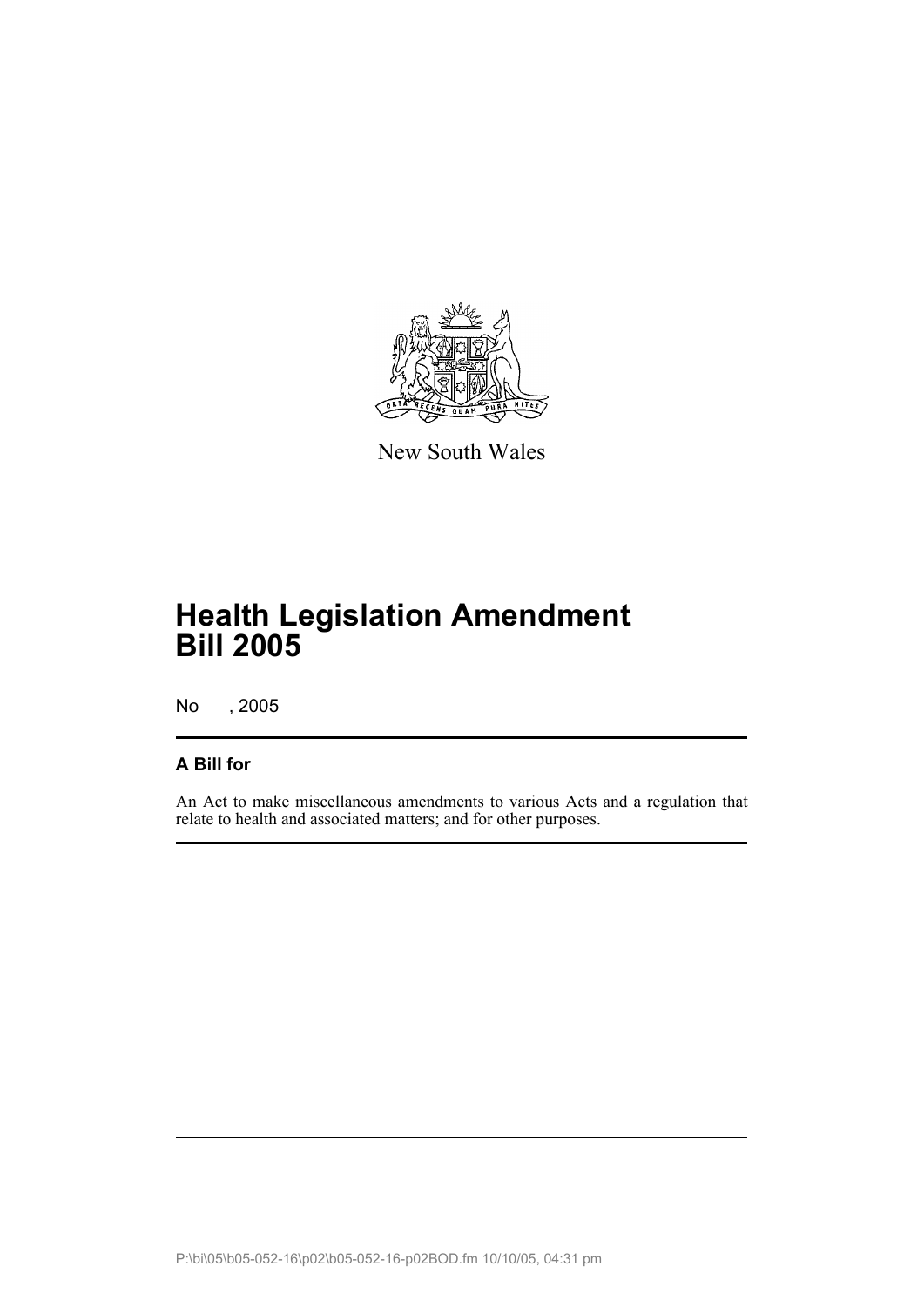|                  |                                         | The Legislature of New South Wales enacts:                                                                                                                                                                       |             |  |  |
|------------------|-----------------------------------------|------------------------------------------------------------------------------------------------------------------------------------------------------------------------------------------------------------------|-------------|--|--|
| Name of Act<br>1 |                                         |                                                                                                                                                                                                                  |             |  |  |
|                  |                                         | This Act is the <i>Health Legislation Amendment Act 2005</i> .                                                                                                                                                   | 3           |  |  |
| $\mathbf{2}$     |                                         | <b>Commencement</b>                                                                                                                                                                                              | 4           |  |  |
|                  | (1)                                     | This Act commences on a day or days to be appointed by proclamation,<br>except as provided by subsection (2).                                                                                                    | 5<br>6      |  |  |
|                  | (2)                                     | Schedule 6 commences on the date of assent to this Act or the<br>commencement of section 10AH of the <i>Public Health Act 1991</i> (as<br>inserted by the <i>Podiatrists Act 2003</i> ), whichever is the later. | 7<br>8<br>9 |  |  |
| 3                | <b>Amendment of Acts and regulation</b> |                                                                                                                                                                                                                  |             |  |  |
|                  |                                         | The Acts and regulation specified in Schedules 1–6 are amended as set<br>out in those Schedules.                                                                                                                 | 11<br>12    |  |  |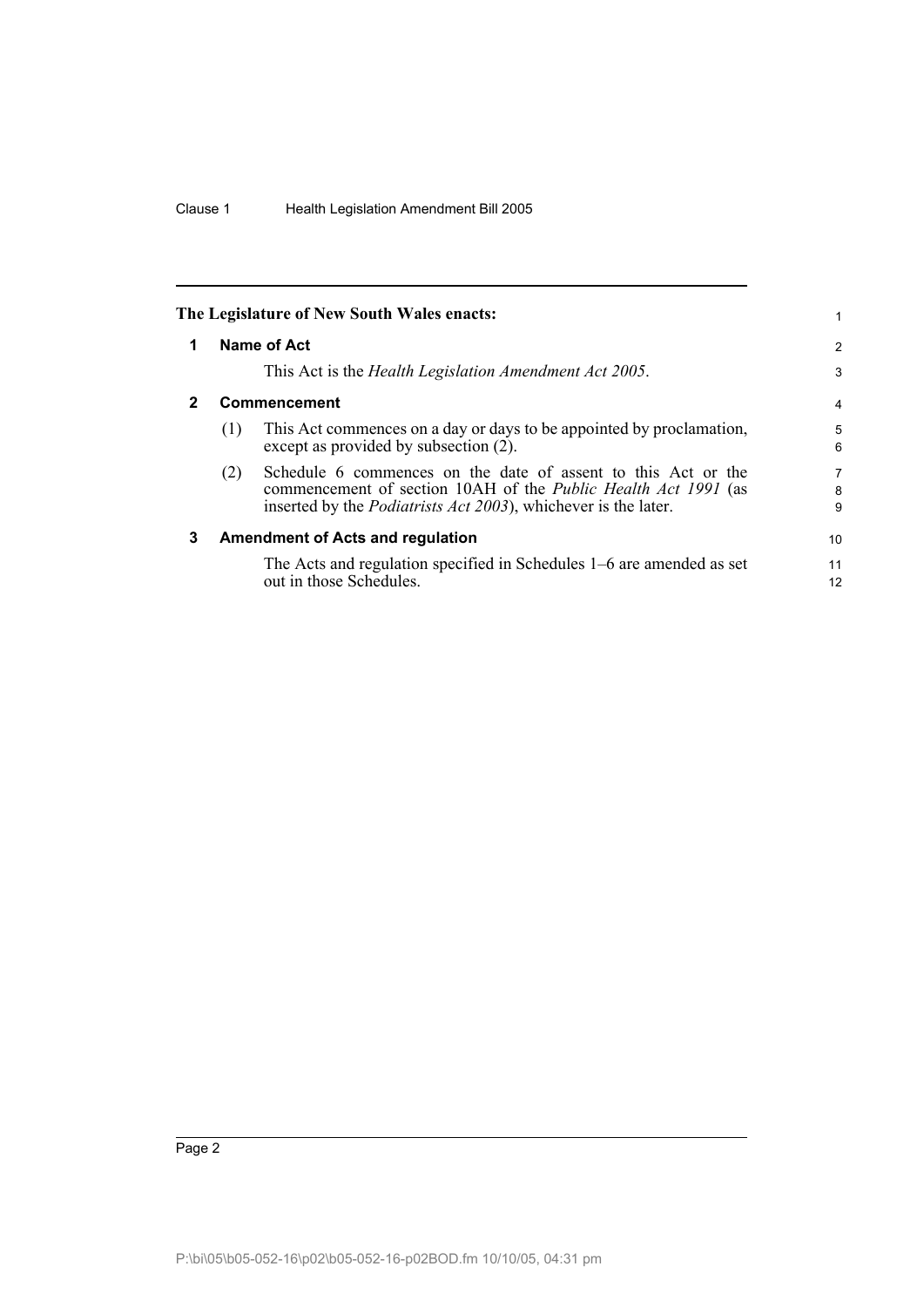Amendment of Health Administration Act 1982 No 135

#### **Schedule 1 Amendment of Health Administration Act 1982 No 135** (Section 3) **Section 20L Definitions** Insert ", the Ambulance Service of New South Wales" after "area health service" in the definition of *relevant health services organisation*. 1 2 3 4 5 6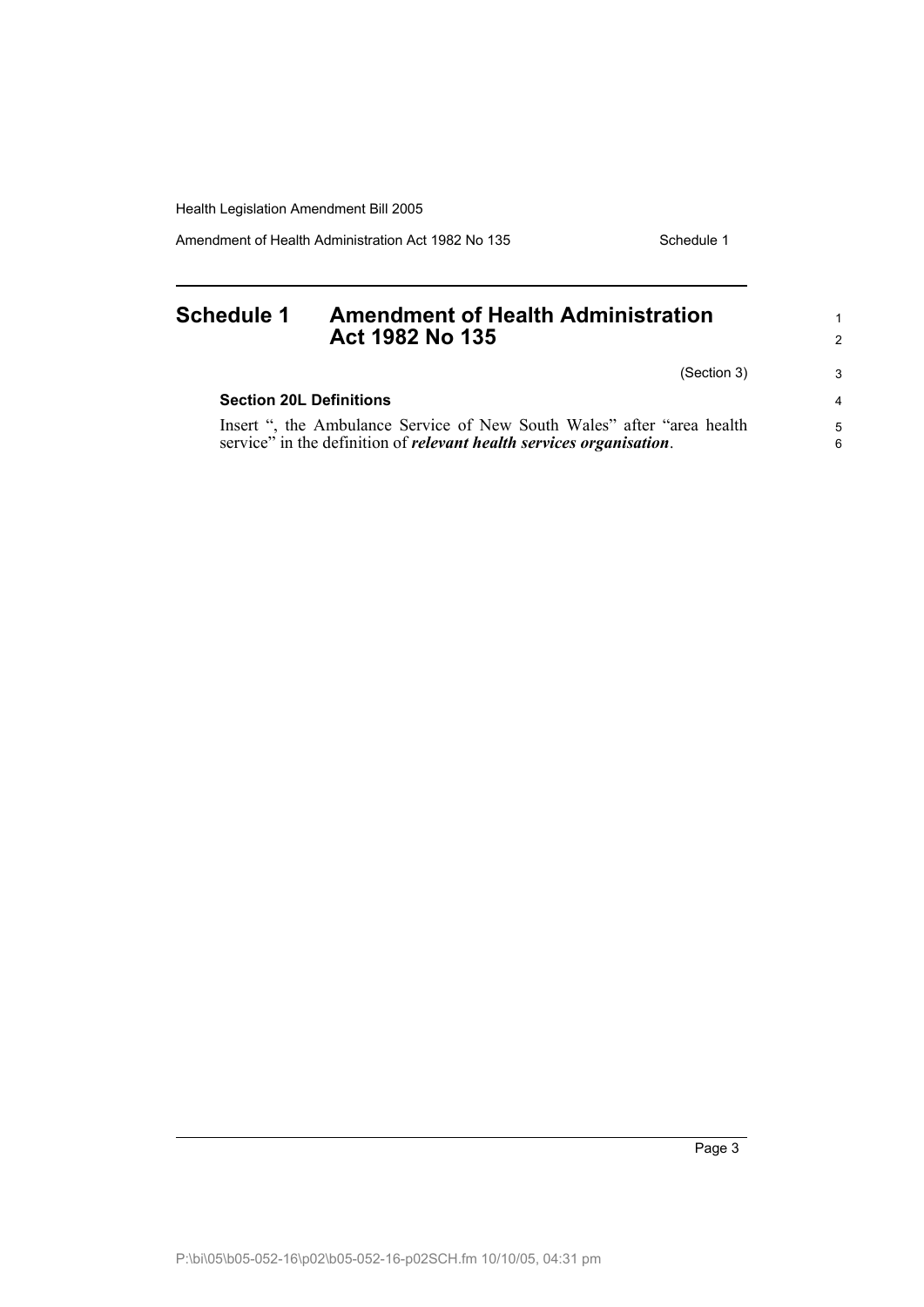Schedule 2 Amendment of Human Tissue Act 1983 No 164

## **Schedule 2 Amendment of Human Tissue Act 1983 No 164**

1 2

|     |                          |                    |                                   | (Section 3)                                                                                                                                                                                                                                                                  | 3                          |
|-----|--------------------------|--------------------|-----------------------------------|------------------------------------------------------------------------------------------------------------------------------------------------------------------------------------------------------------------------------------------------------------------------------|----------------------------|
| [1] |                          |                    | <b>Section 4 Definitions</b>      |                                                                                                                                                                                                                                                                              | 4                          |
|     |                          |                    |                                   | Omit section $4(2)(a)$ . Insert instead:                                                                                                                                                                                                                                     | $\mathbf 5$                |
|     |                          |                    | (a)                               | a reference to a parent of a person includes a reference to<br>the following:                                                                                                                                                                                                | 6<br>$\overline{7}$        |
|     |                          |                    | (i)                               | a step-parent of the person,                                                                                                                                                                                                                                                 | 8                          |
|     |                          |                    | (ii)                              | an adoptive parent of the person,                                                                                                                                                                                                                                            | 9                          |
|     |                          |                    | (iii)                             | the Minister administering the Children and Young<br>Persons (Care and Protection) Act 1998, if the                                                                                                                                                                          | 10<br>11                   |
|     |                          |                    |                                   | Minister has sole parental responsibility in respect<br>of the person (whether under that Act or otherwise),                                                                                                                                                                 | 12<br>13                   |
| [2] |                          | <b>Section 10</b>  |                                   |                                                                                                                                                                                                                                                                              | 14                         |
|     |                          |                    | Omit the section. Insert instead: |                                                                                                                                                                                                                                                                              | 15                         |
|     | 10                       |                    |                                   | Consents to removal of regenerative tissue from children                                                                                                                                                                                                                     | 16                         |
|     |                          |                    |                                   | A parent of a child may give consent in writing to the removal                                                                                                                                                                                                               | 17                         |
|     |                          |                    |                                   | from the child's body of specified regenerative tissue for the                                                                                                                                                                                                               | 18                         |
|     |                          |                    |                                   | purpose of its transplantation to the body of a parent (being a<br>biological parent, step-parent or adoptive parent), brother or                                                                                                                                            | 19<br>20                   |
|     |                          |                    | sister of the child.              |                                                                                                                                                                                                                                                                              | 21                         |
|     |                          |                    |                                   | Note. A child must understand the nature and effect of the removal of                                                                                                                                                                                                        | 22                         |
|     |                          |                    |                                   | tissue if a medical practitioner's certificate is to be issued under section                                                                                                                                                                                                 | 23                         |
|     |                          |                    |                                   | 11. If a child is not capable of such understanding, a medical<br>practitioner's certificate must be issued under section 11A and only                                                                                                                                       | 24<br>25                   |
|     |                          |                    |                                   | transplantation to the body of a brother or sister is allowed.                                                                                                                                                                                                               | 26                         |
| [3] |                          | <b>Section 11A</b> |                                   |                                                                                                                                                                                                                                                                              | 27                         |
|     | Insert after section 11: |                    |                                   |                                                                                                                                                                                                                                                                              |                            |
|     | <b>11A</b>               |                    | understanding                     | Medical practitioners' certificate—child not capable of                                                                                                                                                                                                                      | 29<br>30                   |
|     |                          | (1)                | writing that:                     | A medical practitioner who is of the opinion that a child is not, by<br>reason of his or her age, capable of understanding the nature and<br>effect of the removal of tissue from his or her body and the<br>intended effect of its proposed transplantation, may certify in | 31<br>32<br>33<br>34<br>35 |
|     |                          |                    |                                   |                                                                                                                                                                                                                                                                              |                            |

P:\bi\05\b05-052-16\p02\b05-052-16-p02SCH.fm 10/10/05, 04:31 pm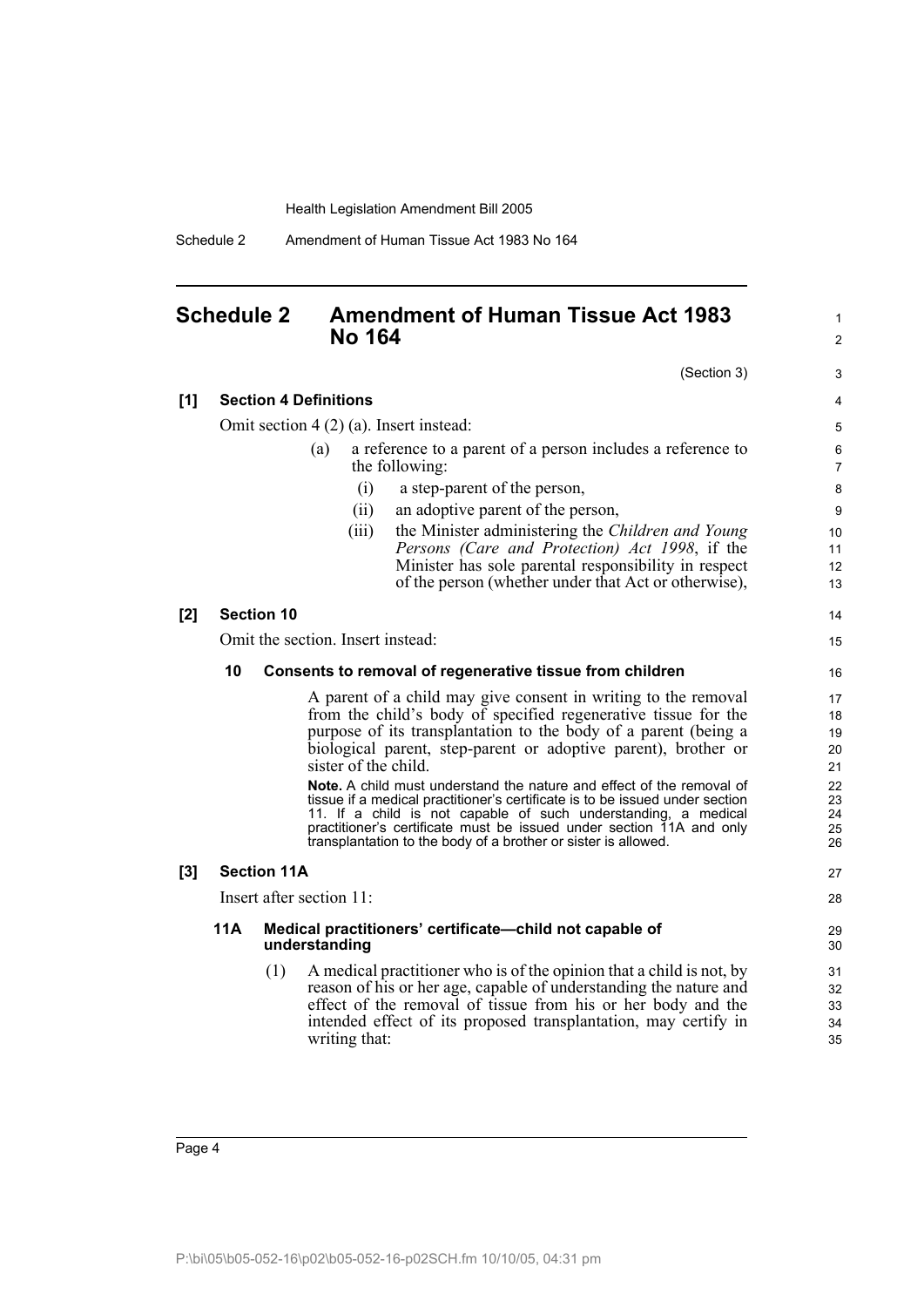Amendment of Human Tissue Act 1983 No 164 Schedule 2

|     | (a)                                                                                                                                                                                                                                                                                                 |       | the consent in writing of a parent of a child, the terms of<br>which consent are set out in the certificate, was given in the<br>presence of the medical practitioner, and                                                                              | $\mathbf{1}$<br>$\overline{c}$<br>3        |  |
|-----|-----------------------------------------------------------------------------------------------------------------------------------------------------------------------------------------------------------------------------------------------------------------------------------------------------|-------|---------------------------------------------------------------------------------------------------------------------------------------------------------------------------------------------------------------------------------------------------------|--------------------------------------------|--|
|     | (b)                                                                                                                                                                                                                                                                                                 |       | the medical practitioner explained to the parent, before the<br>consent was given, the nature and effect of the removal<br>from the child's body of the tissue specified in the consent<br>and the intended effect of its proposed transplantation, and | $\overline{\mathbf{4}}$<br>5<br>$\,6$<br>7 |  |
|     | (c)                                                                                                                                                                                                                                                                                                 |       | the medical practitioner is satisfied that:                                                                                                                                                                                                             | 8                                          |  |
|     |                                                                                                                                                                                                                                                                                                     | (i)   | at the time the consent was given, the parent was of<br>sound mind, and                                                                                                                                                                                 | $\boldsymbol{9}$<br>10                     |  |
|     |                                                                                                                                                                                                                                                                                                     | (ii)  | at the time the consent was given, the parent<br>understood the nature and effect of the removal of<br>the tissue and the intended effect of its proposed<br>transplantation, and                                                                       | 11<br>12<br>13<br>14                       |  |
|     |                                                                                                                                                                                                                                                                                                     | (iii) | the consent was freely given, and                                                                                                                                                                                                                       | 15                                         |  |
|     | (d)                                                                                                                                                                                                                                                                                                 |       | the medical practitioner is of the opinion that the following<br>conditions (the pre-conditions for child tissue donation)<br>are satisfied:                                                                                                            | 16<br>17<br>18                             |  |
|     |                                                                                                                                                                                                                                                                                                     | (i)   | the child, by reason of his or her age, is not capable<br>of understanding the nature and effect of the<br>removal of the tissue and the intended effect of its<br>proposed transplantation,                                                            | 19<br>20<br>21<br>22                       |  |
|     |                                                                                                                                                                                                                                                                                                     | (ii)  | the brother or sister of the child is likely to die or<br>suffer serious and irreversible damage to his or her<br>health unless the tissue intended to be removed from<br>the child is used in the treatment of that brother or<br>sister,              | 23<br>24<br>25<br>26<br>27                 |  |
|     |                                                                                                                                                                                                                                                                                                     | (iii) | child's health<br>any risk to the<br>(including)<br>psychological and emotional health) caused by the<br>removal of the tissue is minimal.                                                                                                              | 28<br>29<br>30                             |  |
| (2) | A certificate by a medical practitioner to the effect that the<br>pre-conditions for child tissue donation are satisfied is effective<br>only if a second medical practitioner, who is a specialist in<br>paediatric medicine or paediatric transplants, also certifies in the<br>certificate that: |       |                                                                                                                                                                                                                                                         |                                            |  |
|     | (a)                                                                                                                                                                                                                                                                                                 |       | he or she is of the opinion that those pre-conditions are<br>satisfied, and                                                                                                                                                                             | 36<br>37                                   |  |
|     | (b)                                                                                                                                                                                                                                                                                                 |       | he or she provides that opinion as an independent medical<br>practitioner, being a medical practitioner:                                                                                                                                                | 38<br>39                                   |  |

 $(i)$  whose primary role in providing an opinion in the case is to ensure the health of the child from whom the tissue is to be removed, and

Page 5

40 41 42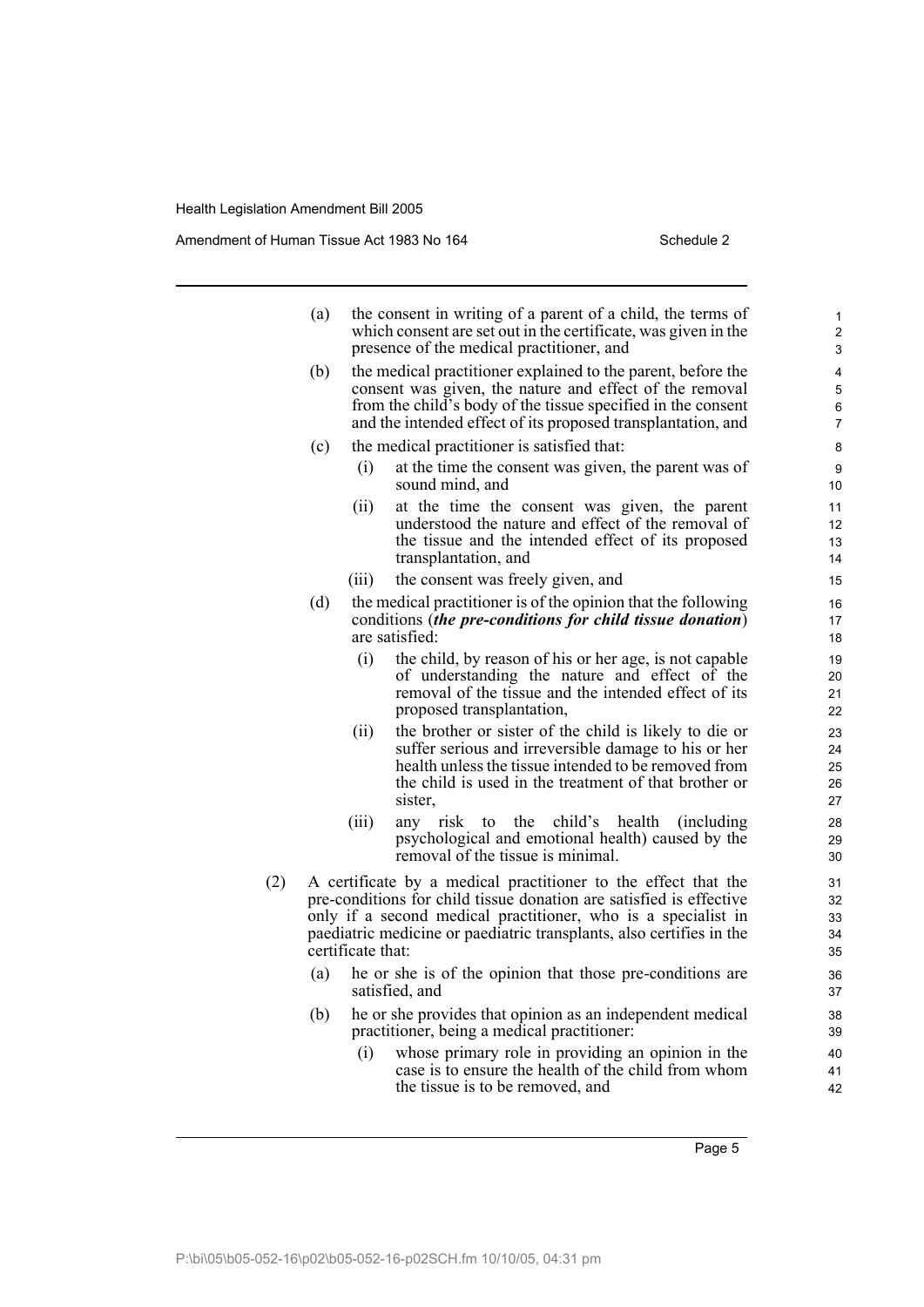| Schedule 2 |  | Amendment of Human Tissue Act 1983 No 164 |
|------------|--|-------------------------------------------|
|------------|--|-------------------------------------------|

(ii) who is not responsible for the care of the brother or sister in whose treatment the tissue is to be used. **[4] Section 14 Effect of consent under section 10** Insert at the end of the section: (2) Except as provided by section 15, a document that purports to be a consent given in accordance with section 10 is, where a certificate has been given in accordance with section 11A in relation to that consent, sufficient authority for a medical practitioner (other than either of the medical practitioners who gave the certificate) to remove the regenerative tissue specified in the consent for the purpose specified in the consent. **[5] Section 15 Written consent not to be sufficient authority in certain circumstances** Insert "or" at the end of section 15 (a). **[6] Section 15 (b)** Omit "or 11". Insert instead ", 11 or 11A". **[7] Section 15 (c) and (d)** Omit section 15 (c). Insert instead: (c) if a certificate was given for the purposes of section 11 that the child is no longer in agreement with the proposed removal and transplantation of the tissue, or (d) if a certificate was given for the purposes of section 11A that the child has at least some understanding of the procedures involved in the removal of tissue from his or her body and has repeatedly and consistently expressed an unwillingness to undergo any such procedure. **[8] Section 16 Revocation of consent** Omit "or 11" from section 16 (2) and (5) (b) wherever occurring. Insert instead ", 11 or 11A". **[9] Section 20A Consent to removal of blood from child if child unable to agree** Insert "(being the biological parent, step-parent or adoptive parent)" after "treatment of the child's parent". 1  $\overline{2}$ 3 4 5 6 7 8 9 10 11 12 13 14 15 16 17 18 19 20 21  $22$ 23  $24$ 25 26 27 28 29 30 31 32 33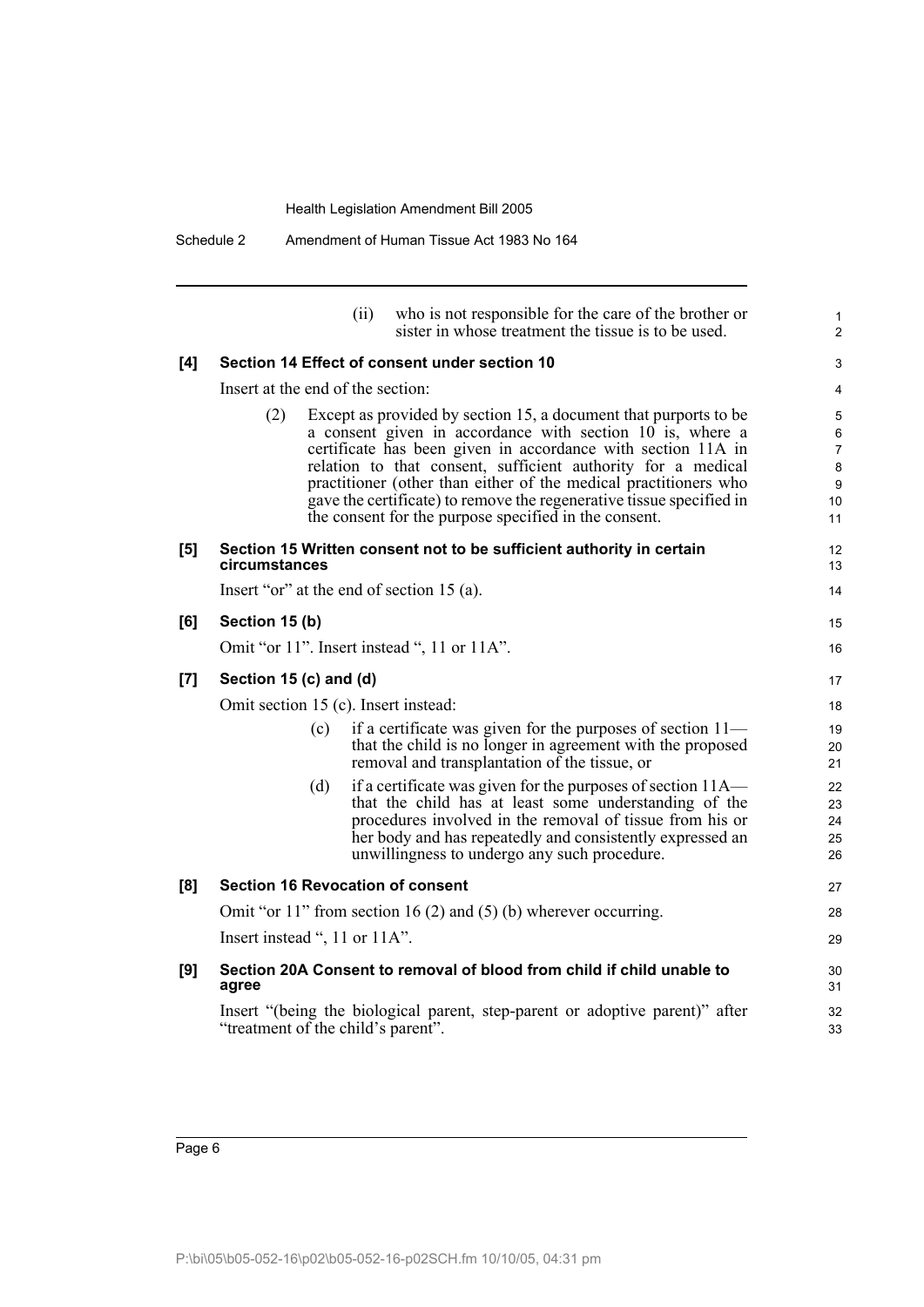| $[10]$ |                                                                                                                                     |          |             | Section 26 Certificates required in certain situations                                                                                                                                                                                                                                                                                                                                                                                                                                                                                                                                                                                                                                                                                                             | 1                                                                                |  |
|--------|-------------------------------------------------------------------------------------------------------------------------------------|----------|-------------|--------------------------------------------------------------------------------------------------------------------------------------------------------------------------------------------------------------------------------------------------------------------------------------------------------------------------------------------------------------------------------------------------------------------------------------------------------------------------------------------------------------------------------------------------------------------------------------------------------------------------------------------------------------------------------------------------------------------------------------------------------------------|----------------------------------------------------------------------------------|--|
|        | Insert after section $26(1)$ :                                                                                                      |          |             |                                                                                                                                                                                                                                                                                                                                                                                                                                                                                                                                                                                                                                                                                                                                                                    | $\overline{\mathbf{c}}$                                                          |  |
|        | (1A)                                                                                                                                | include: |             | The 2 medical practitioners referred to in subsection $(1)$ must not                                                                                                                                                                                                                                                                                                                                                                                                                                                                                                                                                                                                                                                                                               | $\mathsf 3$<br>4                                                                 |  |
|        |                                                                                                                                     | (a)      | person, or  | any medical practitioner who is responsible for, or<br>involved in, the removal of tissue from the person's body<br>for the purpose of its transplantation to the body of another                                                                                                                                                                                                                                                                                                                                                                                                                                                                                                                                                                                  | 5<br>$\,6$<br>7<br>8                                                             |  |
|        |                                                                                                                                     | (b)      |             | any medical practitioner who is responsible for the care of<br>the person who is the intended recipient of the tissue.                                                                                                                                                                                                                                                                                                                                                                                                                                                                                                                                                                                                                                             | 9<br>10                                                                          |  |
| $[11]$ |                                                                                                                                     |          |             | Section 27 Effect of authority under this Part                                                                                                                                                                                                                                                                                                                                                                                                                                                                                                                                                                                                                                                                                                                     | 11                                                                               |  |
|        | Insert "or the transplantation of musculoskeletal tissue" after "corneal<br>transplantation" wherever occurring in section 27 (1A). |          |             |                                                                                                                                                                                                                                                                                                                                                                                                                                                                                                                                                                                                                                                                                                                                                                    |                                                                                  |  |
| $[12]$ | Section 27 (1A) (a)                                                                                                                 |          |             |                                                                                                                                                                                                                                                                                                                                                                                                                                                                                                                                                                                                                                                                                                                                                                    | 14                                                                               |  |
|        |                                                                                                                                     |          |             | Omit "Secretary". Insert instead "Director-General".                                                                                                                                                                                                                                                                                                                                                                                                                                                                                                                                                                                                                                                                                                               | 15                                                                               |  |
| $[13]$ | Section 34 Act does not prevent specified removals of tissue                                                                        |          |             |                                                                                                                                                                                                                                                                                                                                                                                                                                                                                                                                                                                                                                                                                                                                                                    |                                                                                  |  |
|        | Insert after section $34(1)(b2)$ :                                                                                                  |          |             |                                                                                                                                                                                                                                                                                                                                                                                                                                                                                                                                                                                                                                                                                                                                                                    |                                                                                  |  |
|        |                                                                                                                                     | (b3)     |             | the use of small samples of any tissue that is lawfully<br>removed from the body of a person (whether living or<br>deceased) for the purpose of carrying out analyses or tests:                                                                                                                                                                                                                                                                                                                                                                                                                                                                                                                                                                                    | 18<br>19<br>20                                                                   |  |
|        |                                                                                                                                     |          | (i)<br>(ii) | that are part of a program (including any quality<br>assurance program, quality control program, audit<br>or evaluation) to ensure, or improve, the quality of<br>services carried out at or by a hospital, a forensic<br>institution, a laboratory, an educational or research<br>institution or a supplier of blood or blood products,<br><sub>or</sub><br>that are necessary for the delivery of services carried<br>out at or by a hospital, a forensic institution, a<br>laboratory, an educational or research institution or<br>a supplier of blood or blood products or for the<br>accreditation under any Act of a hospital, a forensic<br>institution, a laboratory, an educational or research<br>institution or a supplier of blood or blood products, | 21<br>22<br>23<br>24<br>25<br>26<br>27<br>28<br>29<br>30<br>31<br>32<br>33<br>34 |  |
|        |                                                                                                                                     |          |             |                                                                                                                                                                                                                                                                                                                                                                                                                                                                                                                                                                                                                                                                                                                                                                    |                                                                                  |  |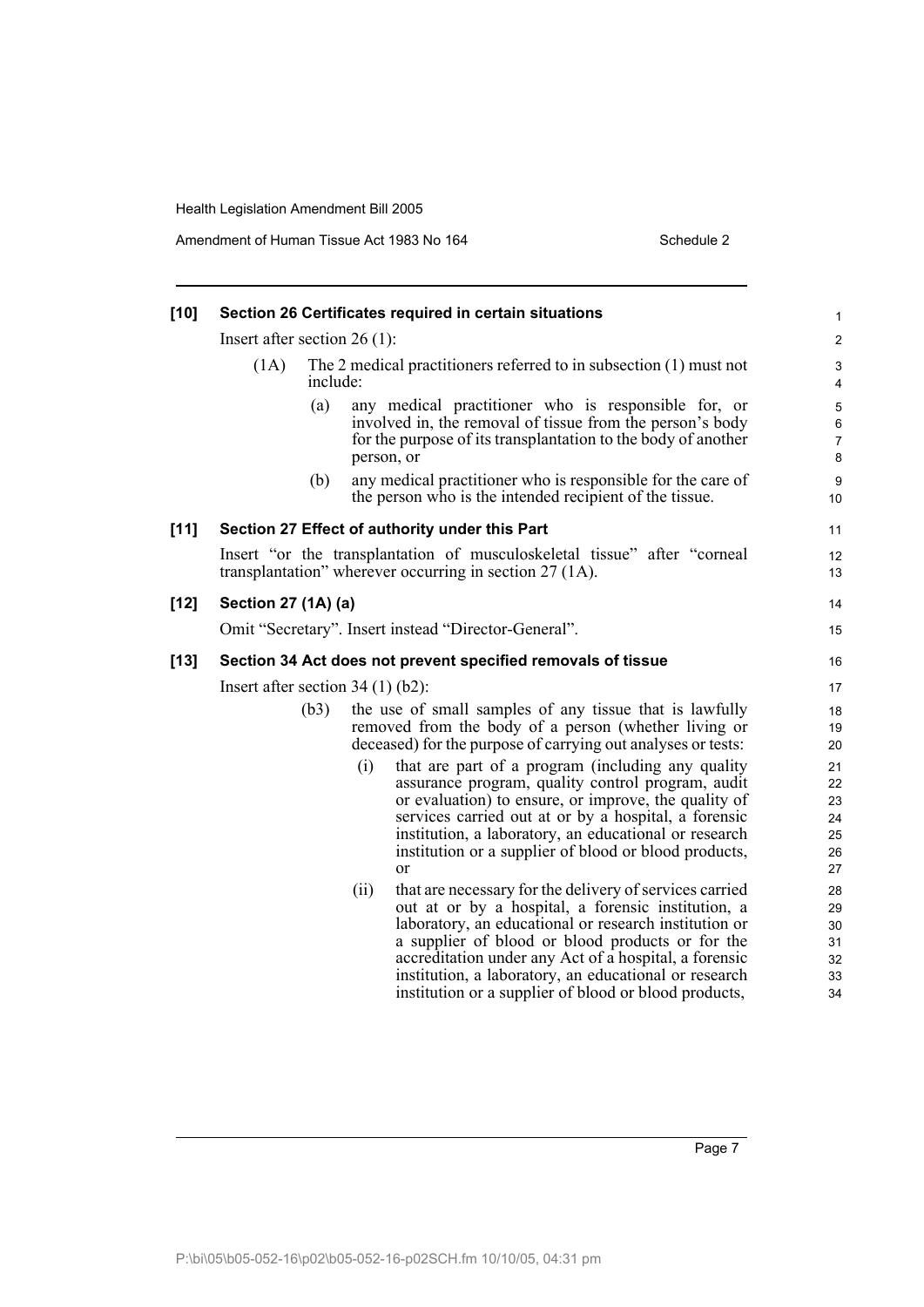Schedule 3 Amendment of Podiatrists Act 2003 No 69

## **Schedule 3 Amendment of Podiatrists Act 2003 No 69**

(Section 3)

1 2

3

| Section 132 Regulations                                                                   |    |  |  |
|-------------------------------------------------------------------------------------------|----|--|--|
| Insert after section $132(2)$ (m):                                                        | -5 |  |  |
| infection control standards to be followed by podiatrists in<br>the practice of podiatry. | 6  |  |  |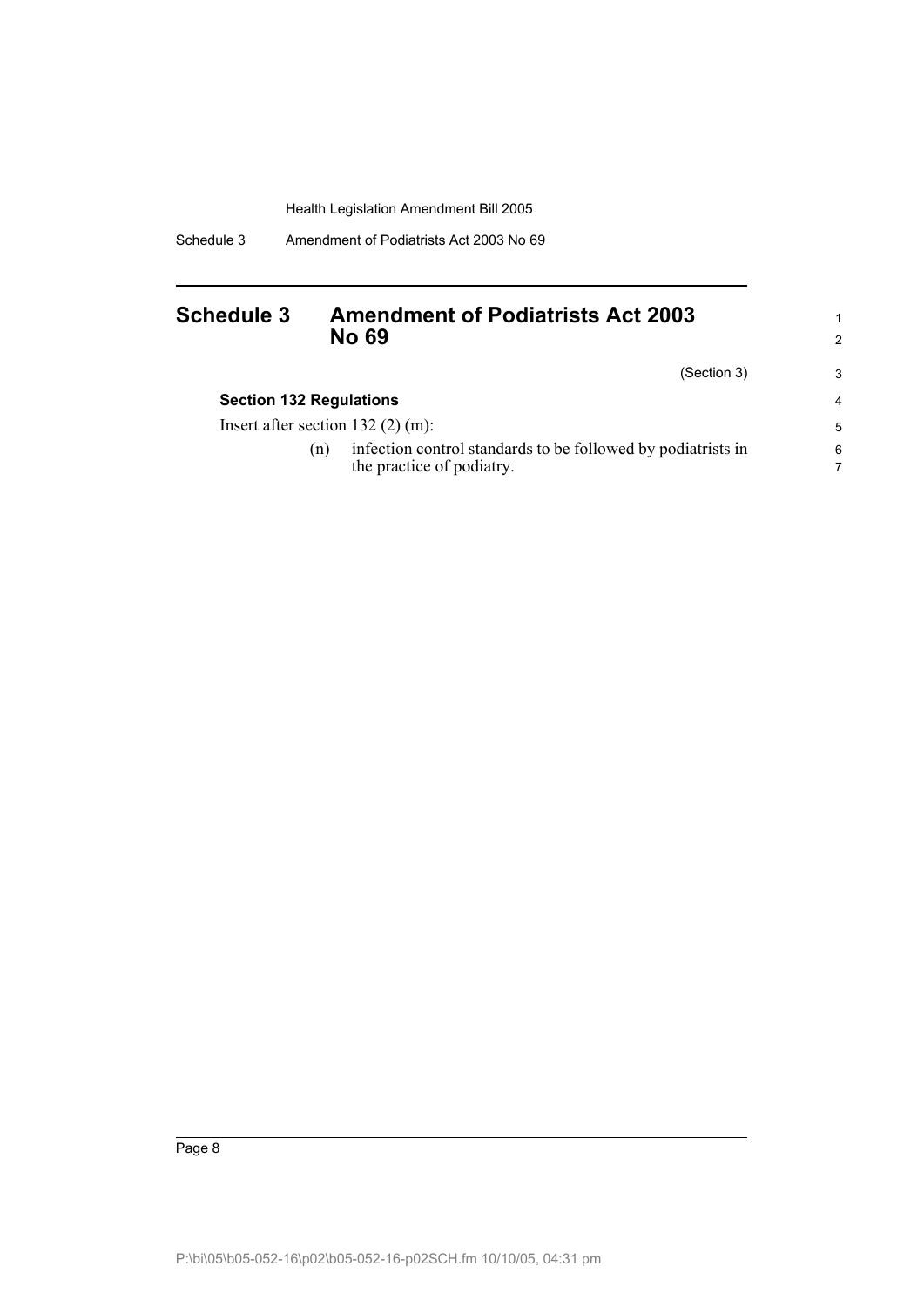Amendment of Poisons and Therapeutic Goods Act 1966 No 31 Schedule 4

## **Schedule 4 Amendment of Poisons and Therapeutic Goods Act 1966 No 31**

(Section 3)

1  $\mathfrak{p}$ 

3 4 5

#### **[1] Section 28**

Omit the section. Insert instead:

#### **28 Prohibition on prescribing drugs of addiction in certain cases**

- (1) A medical practitioner or nurse practitioner must not, without the proper authority, prescribe for or supply to any person a type A drug of addiction.
- (2) A medical practitioner or nurse practitioner must not, without the proper authority, prescribe or supply a type B drug of addiction:
	- (a) for continuous therapeutic use by a person for a period exceeding 2 months, or
	- (b) for a period that, together with any other period for which that drug or any other type B drug of addiction has been prescribed or supplied by the medical practitioner or nurse practitioner or has, to the medical practitioner's or nurse practitioner's knowledge, been prescribed or supplied by any other medical practitioner or nurse practitioner, would result in that drug, or that drug together with any other such drug, being prescribed or supplied for continuous therapeutic use for a period exceeding 2 months.
- (3) A medical practitioner or nurse practitioner must not, without the proper authority, prescribe for or supply to a person who, in the opinion of the medical practitioner or nurse practitioner, is a drug dependent person a type C drug of addiction.
- (4) For the purposes of this section, *the proper authority* means an authority under section 29 that authorises the medical practitioner or nurse practitioner to prescribe or supply the drug of addiction to the person concerned.
- (5) A drug of addiction may be prescribed for or supplied to a person by a medical practitioner or nurse practitioner without the proper authority if the medical practitioner or nurse practitioner is authorised by the regulations to prescribe or supply the drug without an authority under section 29.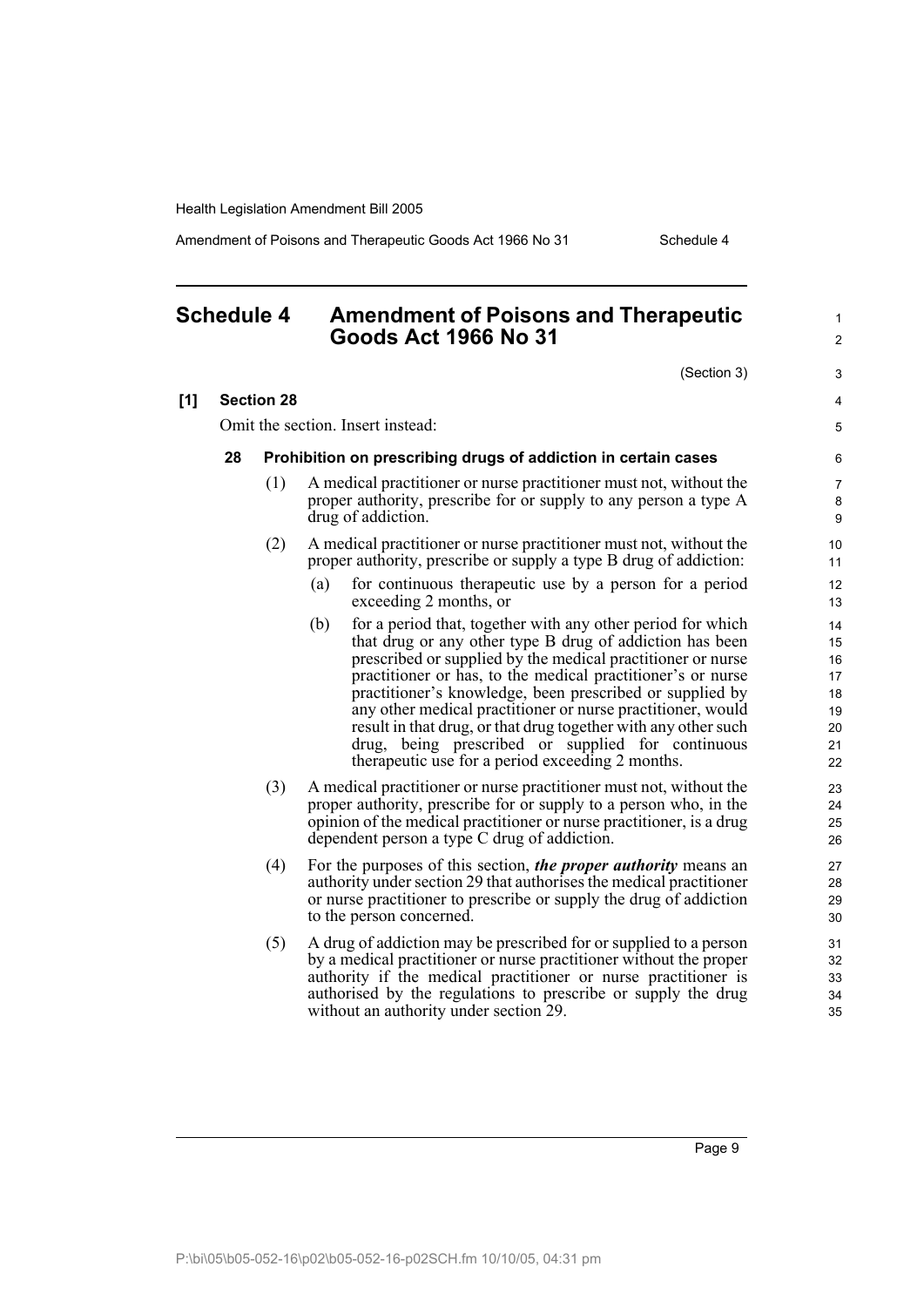Schedule 4 Amendment of Poisons and Therapeutic Goods Act 1966 No 31

|     | (6)                                                            | In this section:                                                                                                                             | 1      |
|-----|----------------------------------------------------------------|----------------------------------------------------------------------------------------------------------------------------------------------|--------|
|     |                                                                | <i>type A drug of addiction</i> means a drug of addiction prescribed by<br>the regulations under this section as a type A drug of addiction. | 2<br>3 |
|     |                                                                | type B drug of addiction means a drug of addiction prescribed by<br>the regulations under this section as a type B drug of addiction.        | 4<br>5 |
|     |                                                                | <i>type C drug of addiction</i> means any drug of addiction (other than<br>a type A drug of addiction).                                      | 6<br>7 |
| [2] | drugs of addiction                                             | Section 29 Director-General may authorise prescription or supply of                                                                          | 8<br>9 |
|     | Omit "shall" wherever occurring in section 29 (5) (a) and (b). |                                                                                                                                              |        |
|     | Insert instead "may".                                          |                                                                                                                                              | 11     |
|     |                                                                |                                                                                                                                              |        |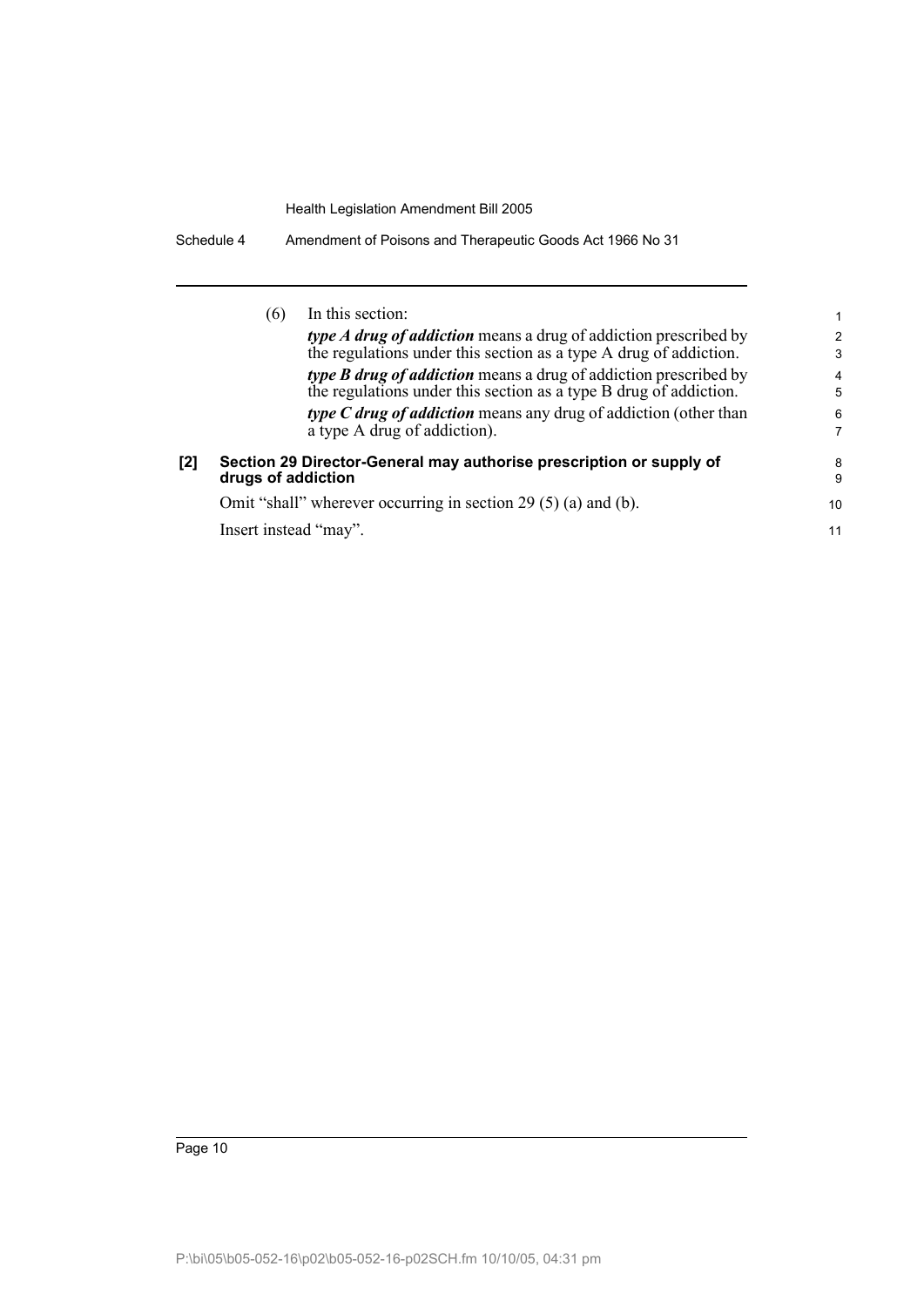Amendment of Poisons and Therapeutic Goods Regulation 2002 Schedule 5

| <b>Schedule 5</b> |                      | <b>Amendment of Poisons and Therapeutic</b><br><b>Goods Regulation 2002</b>                                                                          | 1<br>$\overline{2}$ |
|-------------------|----------------------|------------------------------------------------------------------------------------------------------------------------------------------------------|---------------------|
|                   |                      | (Section 3)                                                                                                                                          | 3                   |
|                   | Clauses 121 and 121A |                                                                                                                                                      | 4                   |
|                   |                      | Omit clause 121. Insert instead:                                                                                                                     | 5                   |
| 121               |                      | Prescribed type A drugs of addiction                                                                                                                 | 6                   |
|                   |                      | For the purposes of section 28 of the Act, each of the following<br>is prescribed as a type A drug of addiction:                                     | 7<br>8              |
|                   | (a)                  | amphetamine,                                                                                                                                         | 9                   |
|                   | (b)                  | dexamphetamine,                                                                                                                                      | 10                  |
|                   | (c)                  | methylamphetamine,                                                                                                                                   | 11                  |
|                   | (d)                  | methylphenidate,                                                                                                                                     | 12                  |
|                   | (e)                  | phendimetrazine,                                                                                                                                     | 13                  |
|                   | (f)                  | phenmetrazine.                                                                                                                                       | 14                  |
| 121A              |                      | Prescribed type B drugs of addiction                                                                                                                 | 15                  |
|                   |                      | For the purposes of section 28 of the Act, each of the following<br>is prescribed as a type B drug of addiction:                                     | 16<br>17            |
|                   | (a)                  | a drug of addiction that is packaged and labelled in a<br>manner that is consistent with the drug being intended for<br>administration by injection, | 18<br>19<br>20      |
|                   | (b)                  | buprenorphine,                                                                                                                                       | 21                  |
|                   | (c)                  | dextromoramide,                                                                                                                                      | 22                  |
|                   | (d)                  | flunitrazepam,                                                                                                                                       | 23                  |
|                   | (e)                  | hydromorphone,                                                                                                                                       | 24                  |
|                   | (f)                  | methadone.                                                                                                                                           | 25                  |
|                   |                      |                                                                                                                                                      |                     |